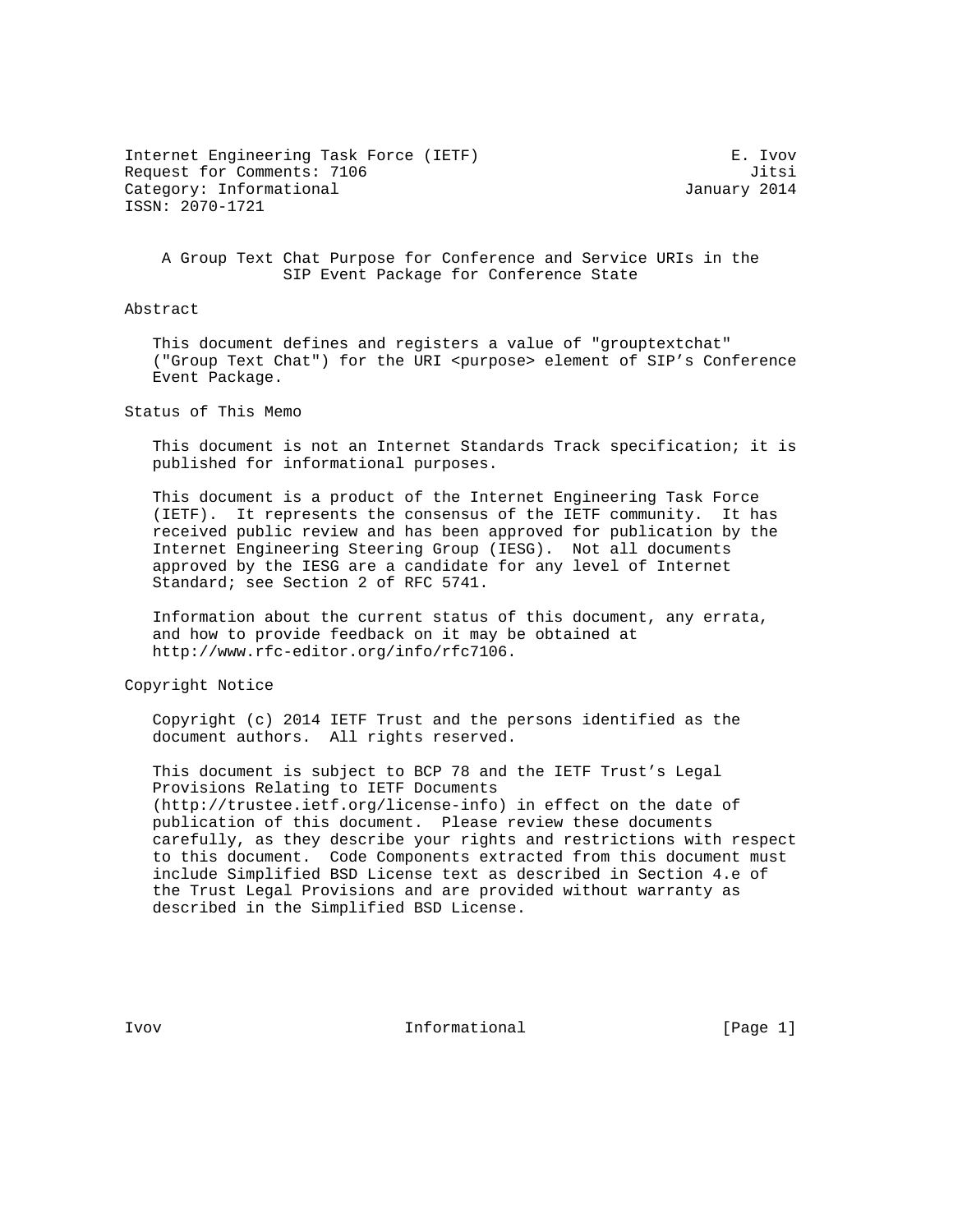Table of Contents

|  | 2. Security Considerations 4   |  |
|--|--------------------------------|--|
|  |                                |  |
|  |                                |  |
|  | 4.1. Normative References 5    |  |
|  | 4.2. Informative References 5  |  |
|  | Appendix A. Acknowledgements 6 |  |

1. Introduction

 The Conference Event Package [RFC4575] defines means for a SIP User Agent (UA) to obtain information about the state of the conference, the types of media that are being used, the number and state of current participants, additional sources of information (e.g., web page), availability of recordings, and more.

 Details describing auxiliary services available for a conference are included within a <service-uris> child element of the <conference-description> element. Such details are presented as a set of <entry> child elements, each containing the URI allowing access the corresponding auxiliary service. In addition to the URI, entries can also contain a descriptive <display-text> element and are expected to have a <purpose> element that specifies their nature as illustrated in the following example:

```
 <conference-description>
<subject>Agenda: This sprint's goals</subject>
 <service-uris>
   <entry>
     <uri>http://conference.example.com/dev-group/</uri>
      <purpose>web-page</purpose>
    </entry>
  </service-uris>
</conference-description>
```
 In addition to the "web-page" purpose mentioned above, [RFC4575] also defines several other possible values in the "URI Purposes" sub registry under the existing "Session Initiation Protocol (SIP) Parameters" registry.

 This specification adds the "grouptextchat" value to this "URI Purposes" sub-registry. The new value allows conference mixers or focus agents to advertise a multi-user chat location (i.e., a chat room) associated with the current conference.

Ivov 100 Informational (Page 2)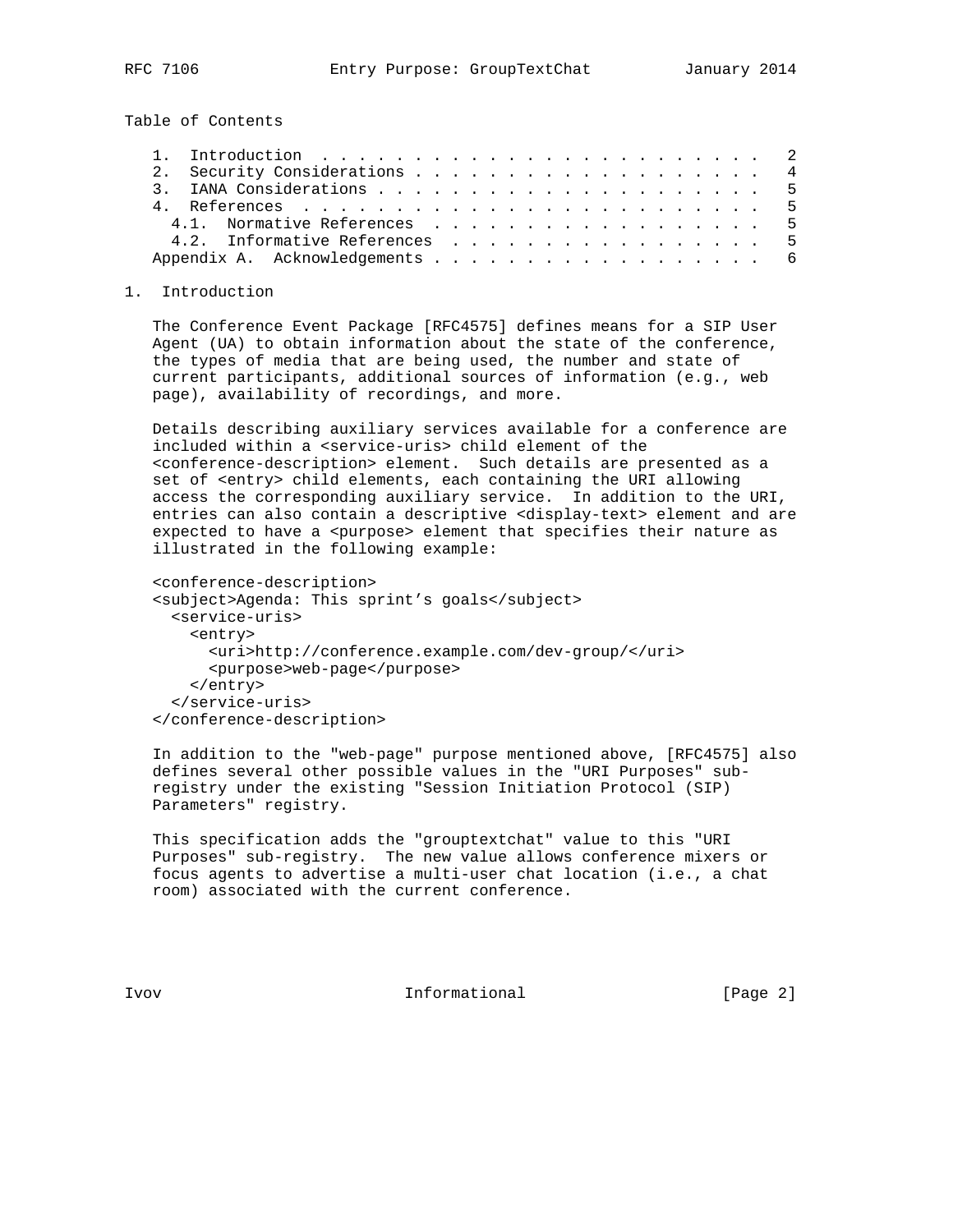The actual URI carried by the entry with the "grouptextchat" purpose can be of any type as long as the content that it points to allows for instant text communication between participants of the conference. Suitable URI schemes include sip: and sips: [RFC3261] for SIP-signaled Message Session Relay Protocol (MSRP) conferences, xmpp: [RFC5122] for XMPP Multi-User Chat (MUC), irc: for Internet Relay Chat, http: or https: for web-based chat, and others.

The following example shows one possible use case:

```
 <conference-description>
<subject>Agenda: The goals for this development sprint.</subject>
 <service-uris>
    <entry>
      <uri>xmpp:dev-sprint@conference.example.com</uri>
      <purpose>grouptextchat</purpose>
    </entry>
  </service-uris>
</conference-description>
```
 It is worth pointing out that, in addition to simply adding text messaging capabilities to an audio/video conference, group chats can also be used for defining roles, giving permissions, muting, kicking out and banning participants, etc. A conference mixer or focus agent can mimic these settings within the conference call, actually muting, kicking out, or banning participants on the call as these actions occur in the chat room. Such an approach requires no additional specification and is purely an implementation decision for the conferencing software.

 It is also worth mentioning that it is possible for the grouptextchat URI to match the URI of the conference. This would typically be the case in scenarios where the conference focus agent also provides a SIP-signaled MSRP chat service at the same URI.

 Also, in some cases, servers could potentially advertise more than a single chat room for a specific conference. When this happens, clients supporting the "grouptextchat" purpose could either present the user with a choice of joining individual chats or simply opening all of them simultaneously. Either way, there is to be no expectation about any content synchronization between chat rooms. If synchronization exists, such behavior would be entirely implementation specific.

Ivov 100 Informational (Page 3)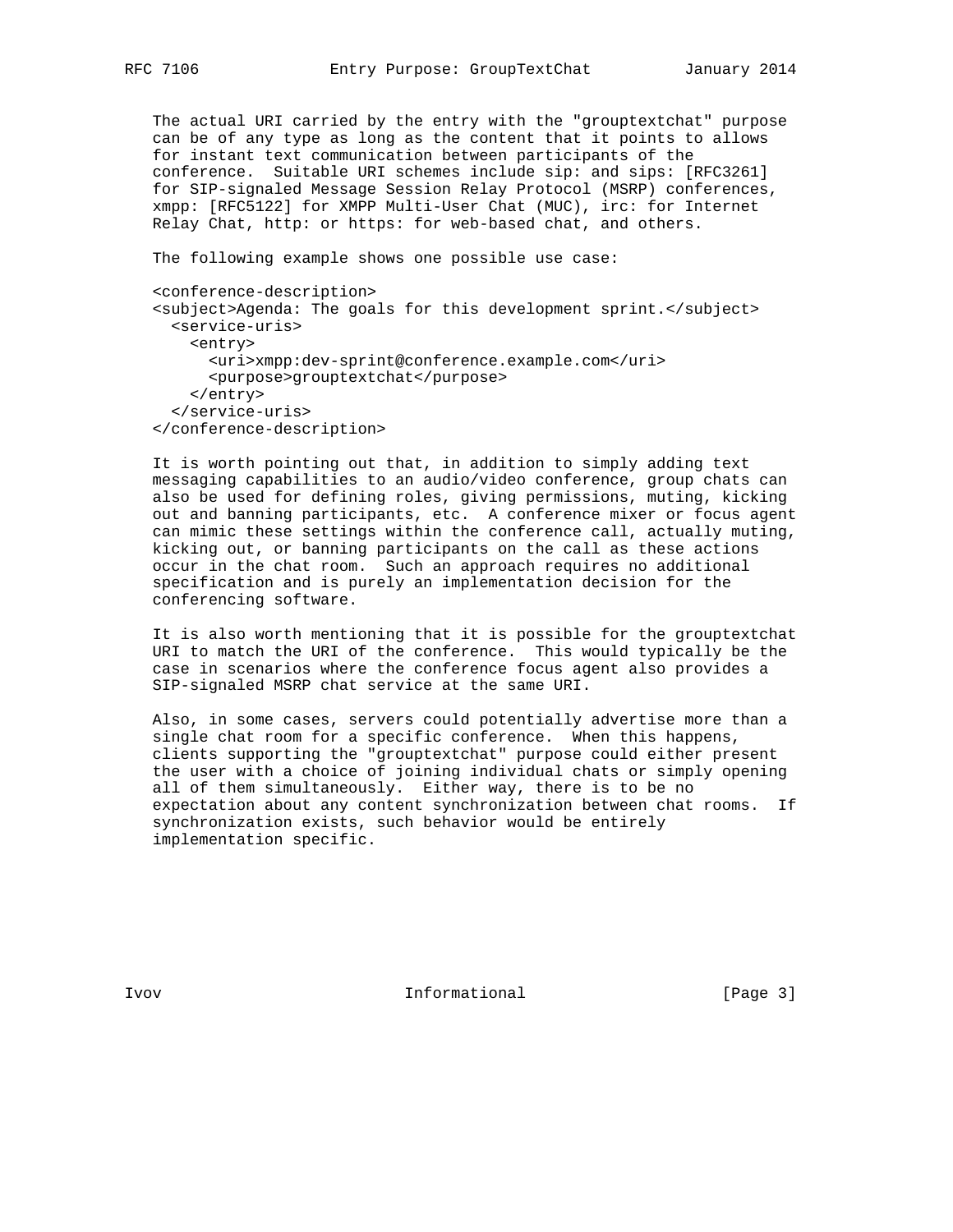## 2. Security Considerations

 Advertising group text chats over SIP could provide malicious entities with the following attack vector: if a malicious entity is capable of intercepting and modifying conference package event notifications, it could trick participants into joining a third-party chat room where the attacker could eavesdrop on the conversation and potentially even impersonate some of the participants.

 Similar attacks are already possible with the "participation" <conference-uris> defined in [RFC4575], which is why it recommends "a strong means for authentication and conference information protection" as well as "comprehensive authorization rules". Clients can integrity protect and encrypt notification messages using end-to end mechanisms such as S/MIME or hop-by-hop mechanisms such as TLS. When none of these are possible, clients need to clearly display the address of the destination chat room (before and after it has been joined) so that users can notice possible discrepancies.

 As an example, let's consider a situation in which an attacker tricks participants into joining a conference chat at xmpp:attack@evil.example.com rather than the chat at xmpp:dev-sprint@conference.example.com, which was originally advertised for this conference. In the absence of any SIP-layer security, displaying the full URI of the target chat room to the user would be the only way of actually detecting the problem.

 Obviously, relying on human-performed string comparison is a rather meek form of protection. Therefore, client developers are encouraged to implement additional checks that would allow users to request via configuration that a target chat room satisfy some basic criteria, such as:

- o target chat rooms belong to the same domain as the conference service that is advertising them.
- o chat room names (user part of the chat room URI) match the name of the conference.

 Once again, these conditions are only satisfied if the corresponding deployment conventions have been followed and they cannot be universally required by clients. Therefore, they are suggested configuration options.

 An additional security consideration might be the possibility for using a large-scale conference as leverage to perform a flooding attack on a chat room. To help prevent this, clients could to require an explicit user action before joining chat rooms on behalf

Ivov Informational [Page 4]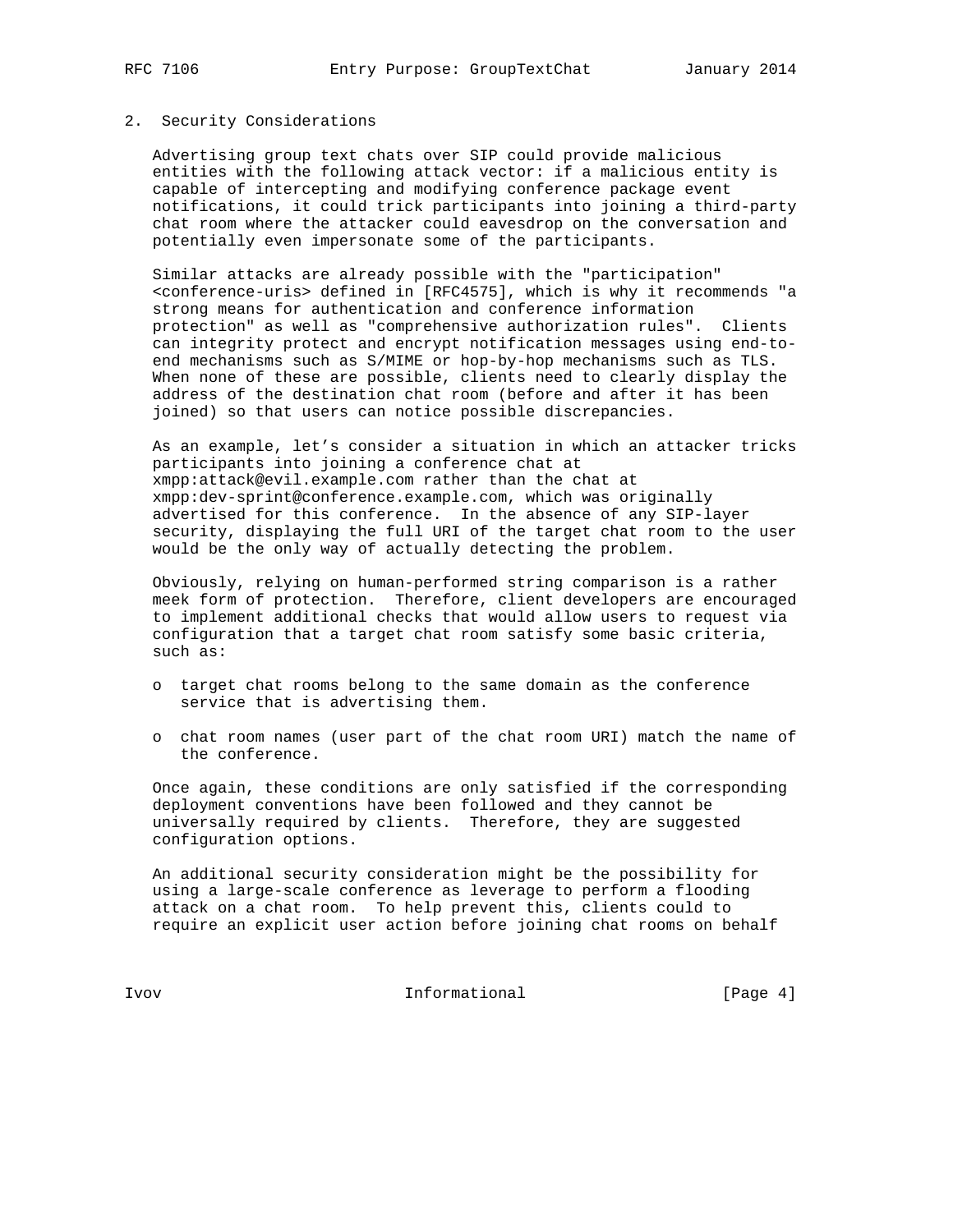of users. In cases where such a constraint could be considered to have a negative impact on usability and where automatic joins are seen as important, clients may still perform the joins but only when they can confirm a relationship between the room and the conference (e.g., they both belong to the same administrative domain, or domains that the client is provisioned to consider as related).

 Furthermore, an attack on an auxiliary chat room might be easier (or harder) than an attack on the main conference chat room depending on the security policies in effect. Once again, clients would have to make sure that users are appropriately notified about the security levels of each component of the conference and that user-specified privacy restrictions are applied to all of them.

3. IANA Considerations

 IANA has added the value "grouptextchat" to the "URI Purposes" sub registry of the "Session Initiation Protocol (SIP) Parameters" registry <http://www.iana.org/assignments/sip-parameters> as follows:

 Value: grouptextchat Description: The URI can be used to join a multi-user chat directly associated with the conference Document: [this document]

## 4. References

- 4.1. Normative References
	- [RFC4575] Rosenberg, J., Schulzrinne, H., and O. Levin, "A Session Initiation Protocol (SIP) Event Package for Conference State", RFC 4575, August 2006.
- 4.2. Informative References
	- [RFC3261] Rosenberg, J., Schulzrinne, H., Camarillo, G., Johnston, A., Peterson, J., Sparks, R., Handley, M., and E. Schooler, "SIP: Session Initiation Protocol", RFC 3261, June 2002.
	- [RFC5122] Saint-Andre, P., "Internationalized Resource Identifiers (IRIs) and Uniform Resource Identifiers (URIs) for the Extensible Messaging and Presence Protocol (XMPP)", RFC 5122, February 2008.

Ivov 10 Informational (Page 5)